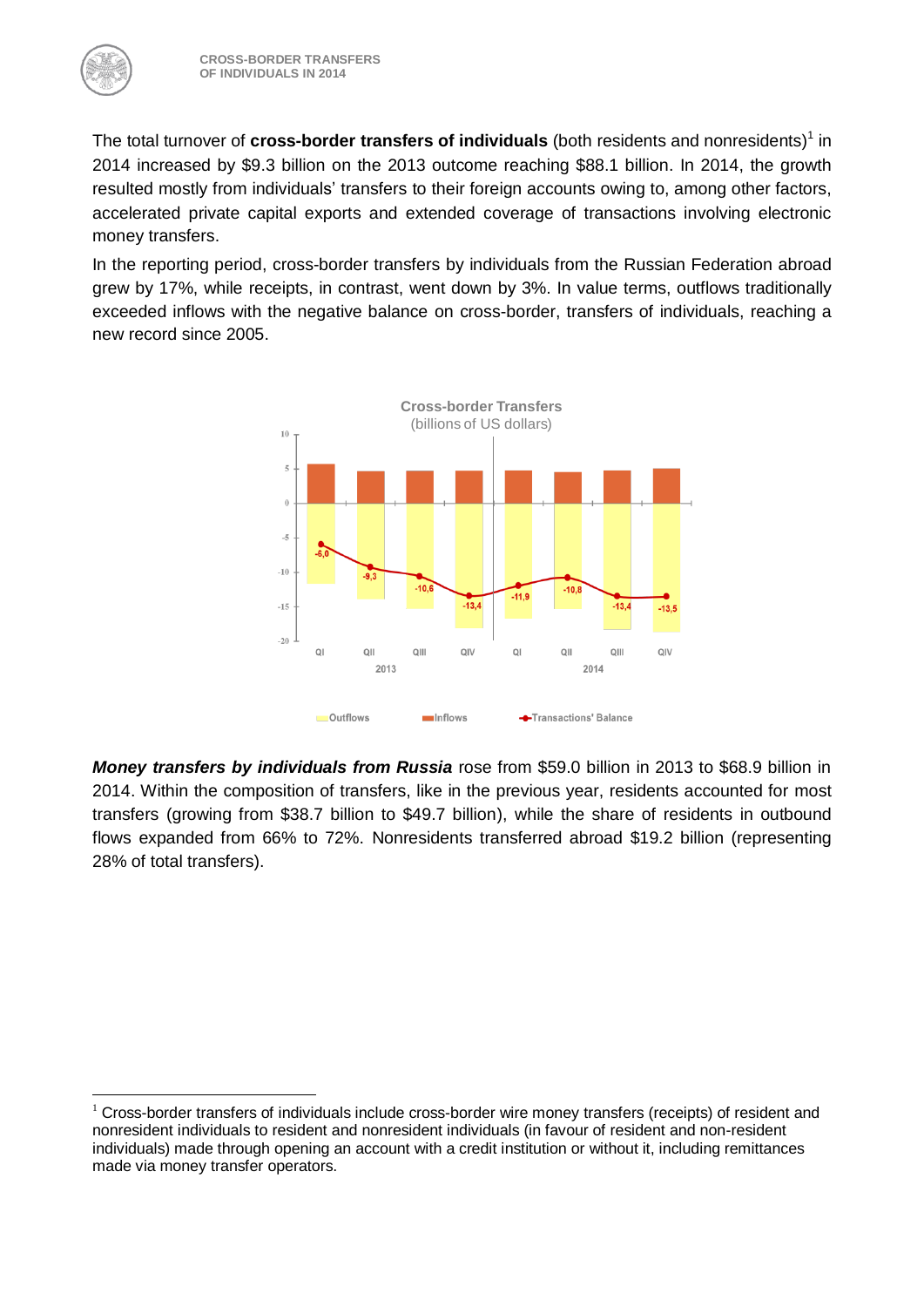

**Composition of Money Transfers by Resident Individuals from the Russian Federation in 2013 and 2014, by Purpose** 

In breakdown by purpose, residents' transfers abroad to their own accounts with foreign banks rose almost twofold to \$26.9 billion, with the share of such transactions growing by 18 percentage points to 54%. More than one half of all funds (\$14.8 billion) were transferred to bank accounts in Switzerland, the United Kingdom, Spain, and the United States.

The second most important category in residents' outbound transfers (constituting 18% of the total) were remittances without quid pro quo related to labour migration across the CIS. They totalled almost \$9.1 billon, with the bulk of such transfers (around 90%) made via money transfer operators. The major recipient countries were Ukraine, Kyrgyzstan, Tajikistan, China, and Uzbekistan.

The share of payments for goods and services in the total volume of money transfers by resident individuals abroad notably declined to 10% (equivalent to \$4.9 billion). Money transfers to Japan, largely related to car purchases, made up a significant part of payments for goods (representing 27%).

Residents' transactions related to loan acquisition, servicing and repayment amounted to \$2.8 billion, with the share of such transfers in the total composition declining to 6%. Individuals lent abroad as much as \$1.9 billion, with loans mainly granted to individuals in Switzerland, Latvia, the United States, and Cyprus. Repayments of loans previously extended to resident individuals stood at \$0.9 billion.

*Geographically*, transfers to Switzerland, Uzbekistan, the United States, the United Kingdom, Tajikistan, Latvia, and Germany prevailed in total transfers of individuals (residents and nonresidents) abroad. Transfers to each of these countries exceeded \$2.5 billion, accounting for one half of total cross-border transfers (equivalent to \$33.3 billion).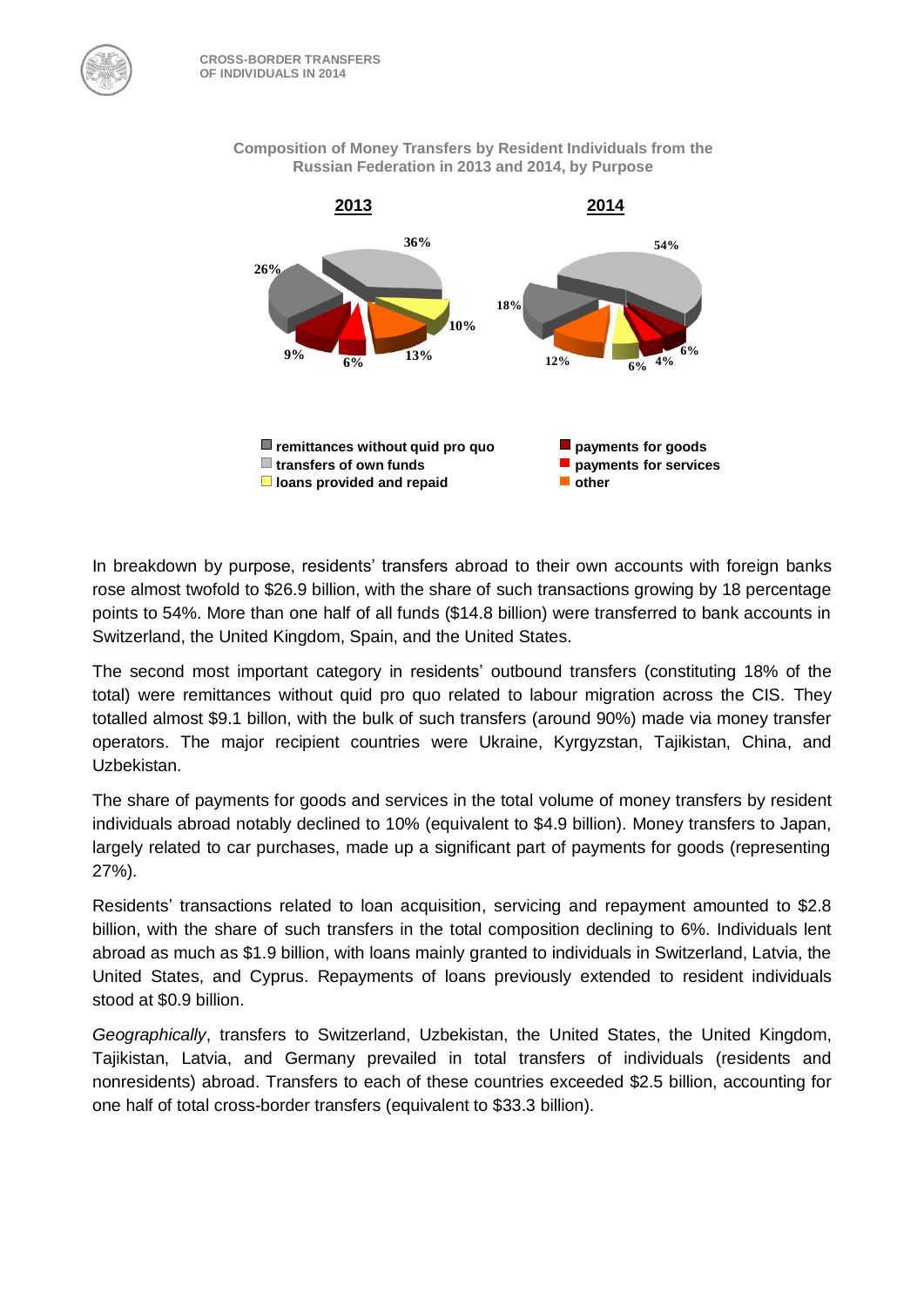

## **Money Transfers of Individuals (Residents and Nonresidents) from Russia to Top 10 Partner Countries in 2014**

Switzerland retained its top ranking among Russian transfers' recipients, due to its traditional status as a safe haven in attracting Russian citizens' foreign savings. The volume of transfers to the country grew 2.4 times reaching \$10.3 billion, with the bulk of them (94%) made by resident individuals. The Top 10 destination countries included the CIS countries Uzbekistan, Tajikistan, and Ukraine, collectively accounting for \$11.9 billion (as compared with \$14.3 billion in the year earlier).

*Transfers to the Russian Federation* in favour of individuals in 2014 fell to \$19.2 billion (as compared with \$19.8 billion in the previous year). Most of the funds (\$16.0 billion) were transferred for the benefit of Russia's resident individuals (representing 83% of total inflows). Nonresidents in Russia received \$3.2 billion (a 17% share of the total).

**Composition of Money Transfers to the Russian Federation in** 

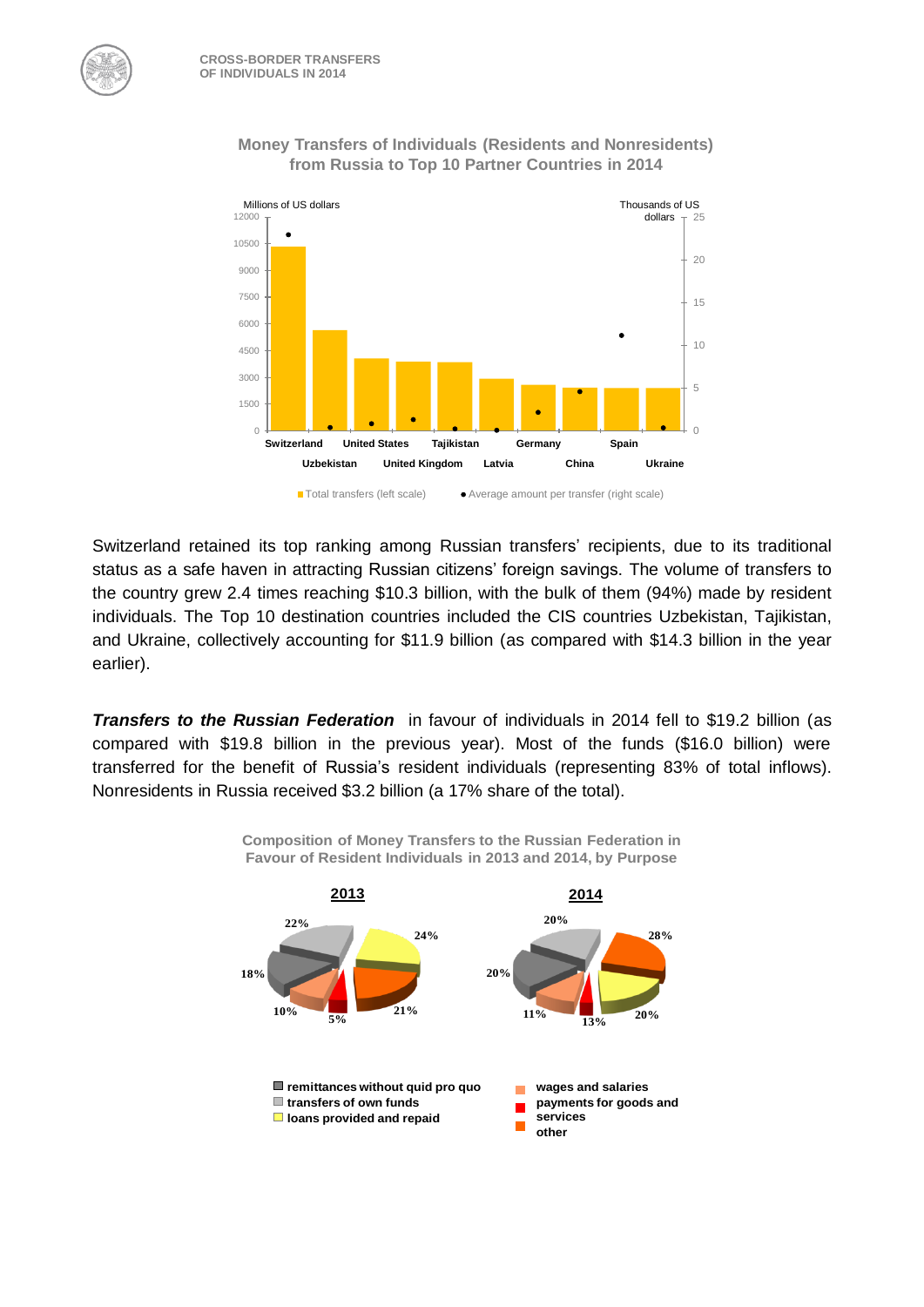

Within *the composition* of transfers for the benefit of resident individuals, transfers without quid pro quo and own funds' transfers prevailed.

Individuals' remittances without quid pro quo increased to \$3.3 billion, and their share increased to 20%. Remittances via money transfer operators dominated the inflows (representing 93% of the total).

Transfers in favour of resident individuals from their accounts in foreign banks totalled \$3.2 billion (constituting a 20% share of the total). More than one half of the total amount (equivalent to \$1.7 billion) came from accounts with commercial banks in Switzerland, the United States, Latvia, and the United Kingdom, reflecting, inter alia, a partial repatriation of previously exported capitals from Russia due to the sanctions-related risks.

Transfers to the Russian Federation related to loans obtained, and to servicing and repayments of previously granted loans in 2014 declined to \$3.1 billion (equivalent to 20% of the total). Individuals from abroad raised \$1.7 billion worth of loans (as compared with \$3.4 billion in the previous year), and they received \$1.4 billion in repayment for previously granted loans. Major source countries were Latvia, Switzerland, Cyprus, and the Netherlands.

Wages and salaries and other transfers under employment contracts increased to \$1.7 billion (as compared with \$1.6 in the year earlier).The share of the category grew to 11%. In geographical breakdown, dominant positions were held by transfers originating from the United Kingdom, Germany, Cyprus, and the Netherlands.

*Geographically*, non-CIS countries traditionally accounted for the bulk of transfers. This category grew by 22% year on year, exceeding \$64.4 billion. Key source countries were Switzerland, Latvia, the United Kingdom, the United States, and Cyprus, collectively accounting for \$8.3 billion. Nevertheless, Switzerland-originated payments went down by 15% on the 2013 outcome, reaching \$2.6 billion. Most of those transfers from Switzerland (88% of the total) were own funds' transfers by residents from accounts in Swiss banks to accounts in the Russian Federation. The average amount of one transaction stood at \$29,000.

The CIS-originated receipts contracted by 9% to \$23.7 billion. Kazakhstan remained the most important partner country, with transfers from it, deviating from the general trend, growing by 16.7% to \$1.4 billion.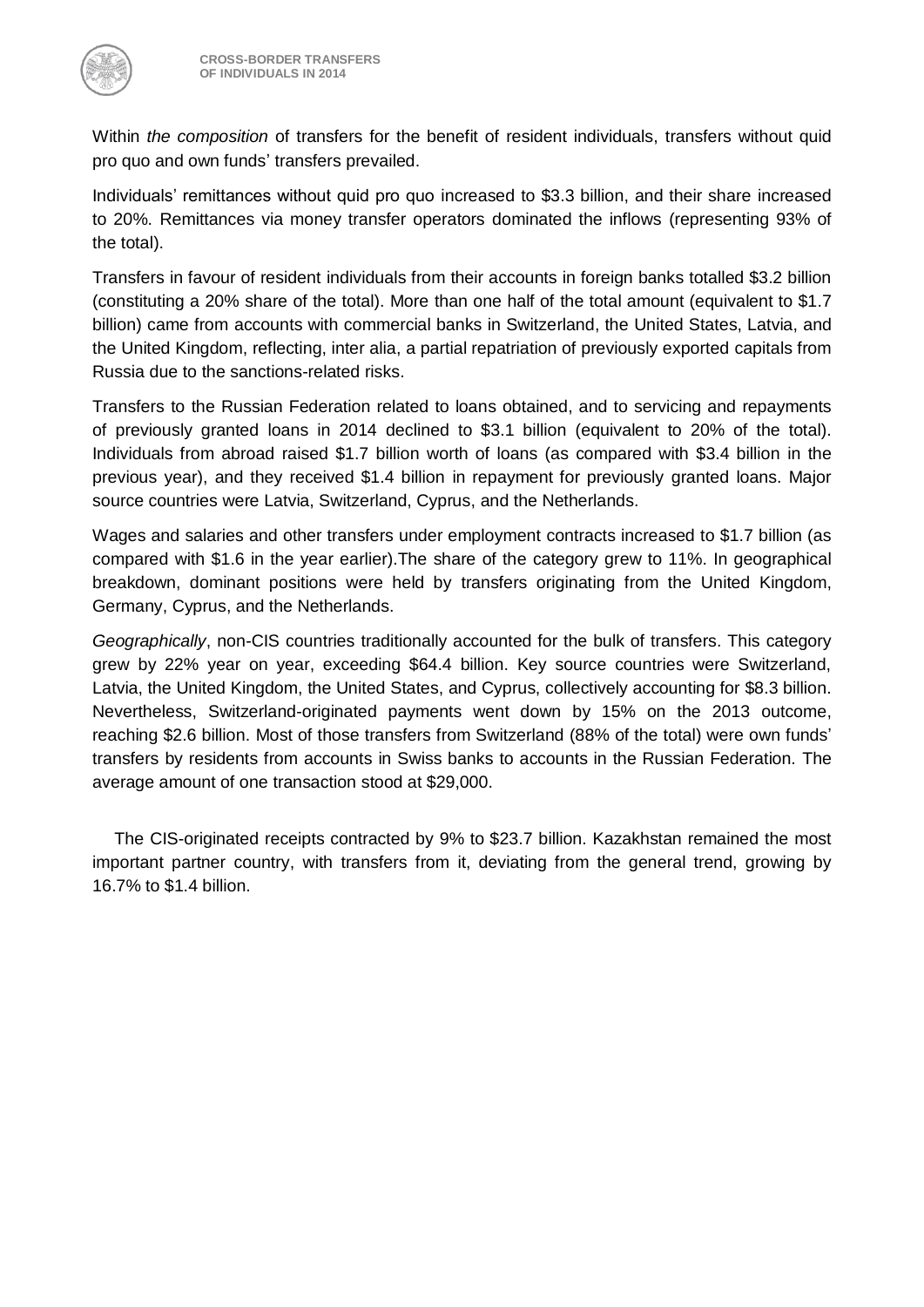



**Regional Breakdown of Cross-border Transactions in 2013 and 2014** (billions of US dollars)



The negative balance on *cross-border transfers of individuals* widened by 27% to \$49.7 billion. The net outflow of funds from Russia to non-CIS countries increased by 62% to \$35.3 billion against the background of an 18% reduction in the negative balance on transactions with the CIS countries to \$14.4 billion.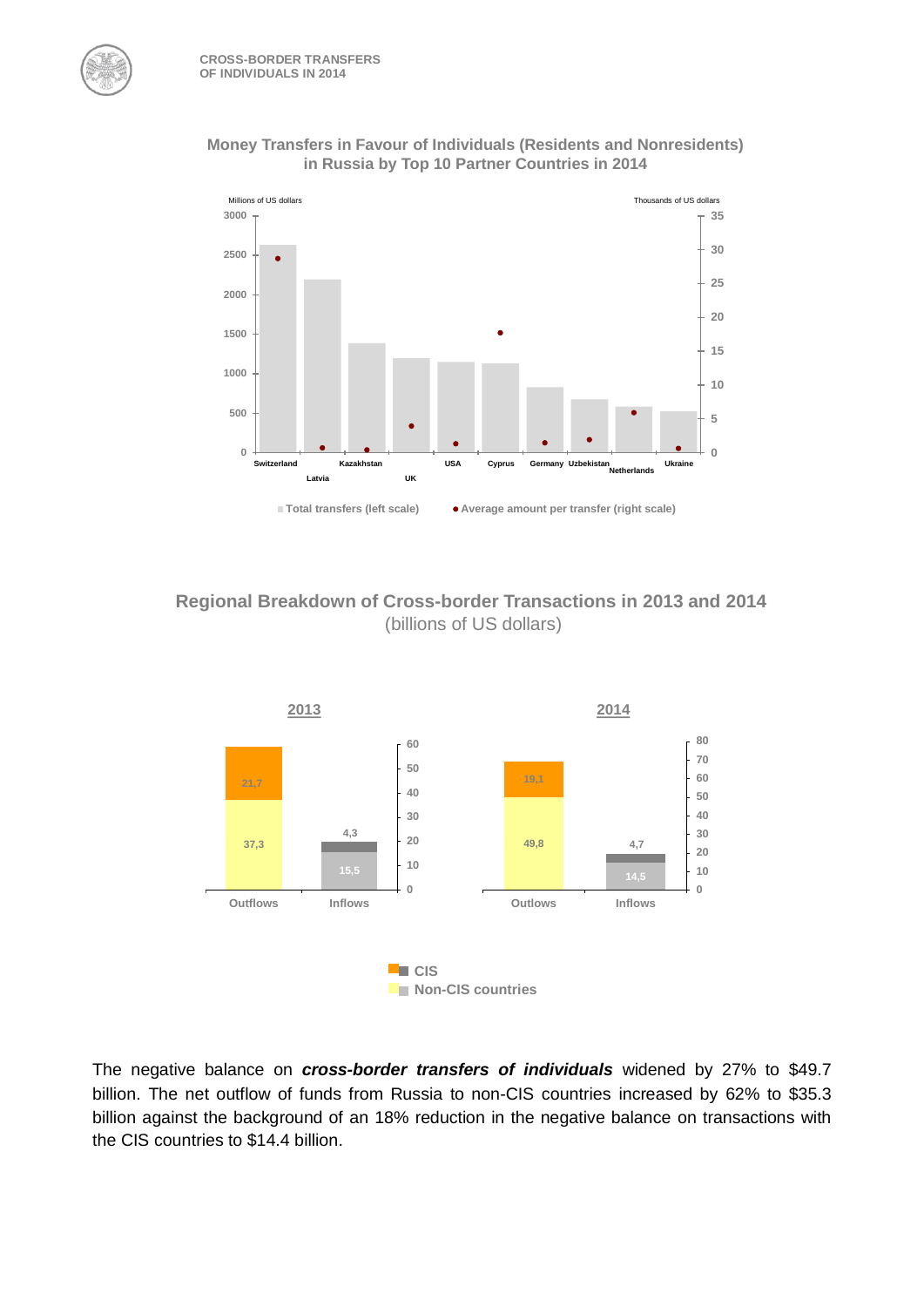

In 2014, Russia registered a deficit on cross-border transfers of individuals with almost all of its counterparty countries, with the exception of Kazakhstan. The top non-CIS countries with maximum negative balances included Switzerland (\$7.7 billion), the United States (\$2.9 billion), the United Kingdom (2.7 billion), and Spain (\$2.3 billion). The leading recipients of net funds' outflows from Russia to the CIS countries were Uzbekistan (\$5.0 billion), Tajikistan (\$3.3 billion), and Ukraine (\$1.9 billion).

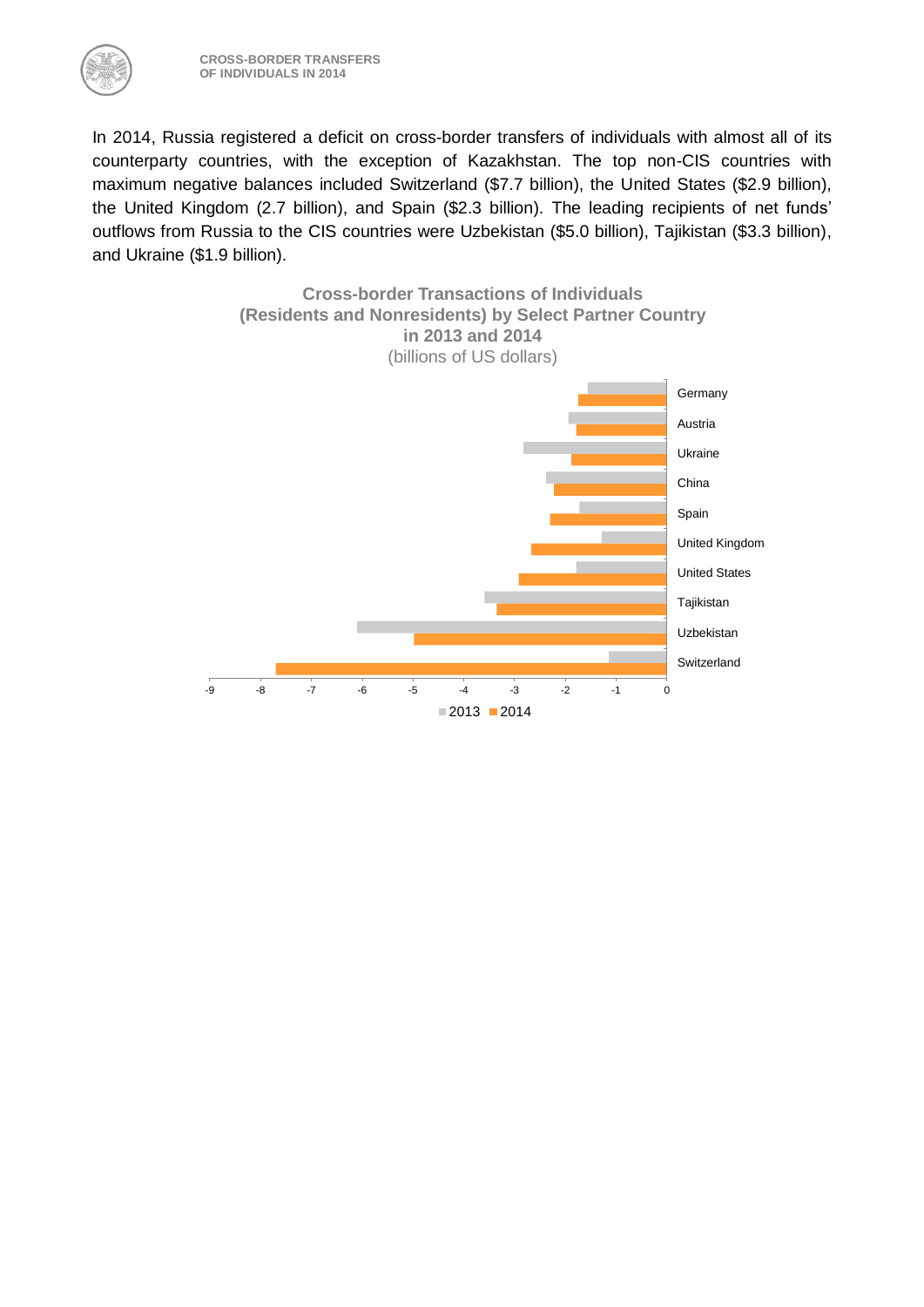<u>.</u>

**In 2014, remittances via money transfer operators (MTOs)<sup>1</sup>** , included as a component in cross-border transfers of individuals, contracted by 9% on the 2013 outcome, totalling \$25.0 billion. MTO-transferred funds represented 30% of total outflows and 22% of total inflows. The downward trend was mainly caused by a drop in remittances related to labour migration.



In 2014, *remittances from the Russian Federation abroad via MTOs* amounted to \$20.9 billion, and those received from abroad reached \$4.2 billion (in 2013, they stood at \$23.6 billion and \$4.0 billion respectively).

In both payments' and receipts' flows transactions with the CIS countries prevailed with \$18.3 billion, representing 88% of the total in the outbound flows and \$3.2 billion, accounting for 76% of the total in the inbound flow. Non-CIS countries received via MTOs \$2.6 billion worth of individuals' transfers; while receipts from those countries reached \$1.0 billion.

The breakdown by partner country was characterized by a high degree of concentration, as the top five donor countries (Kazakhstan, Uzbekistan, Tajikistan, Kyrgyzstan, and Ukraine) accounted for 60% of total receipts by individuals in the Russian Federation (as compared with 67% in a year earlier). The top five recipient countries (Uzbekistan, Tajikistan, Ukraine, Kyrgyzstan, and Armenia) collectively represented 72% of the total (down from 84% in the previous year).

<sup>1</sup> *Data on money transfers include transactions via the following MTOs: Anelik, BLIZKO, Contact, InterExpress, UNIStream, Western Union, Kolibri, Zolotaya Korona, LEADER and FGUP "Pochta Rossii".*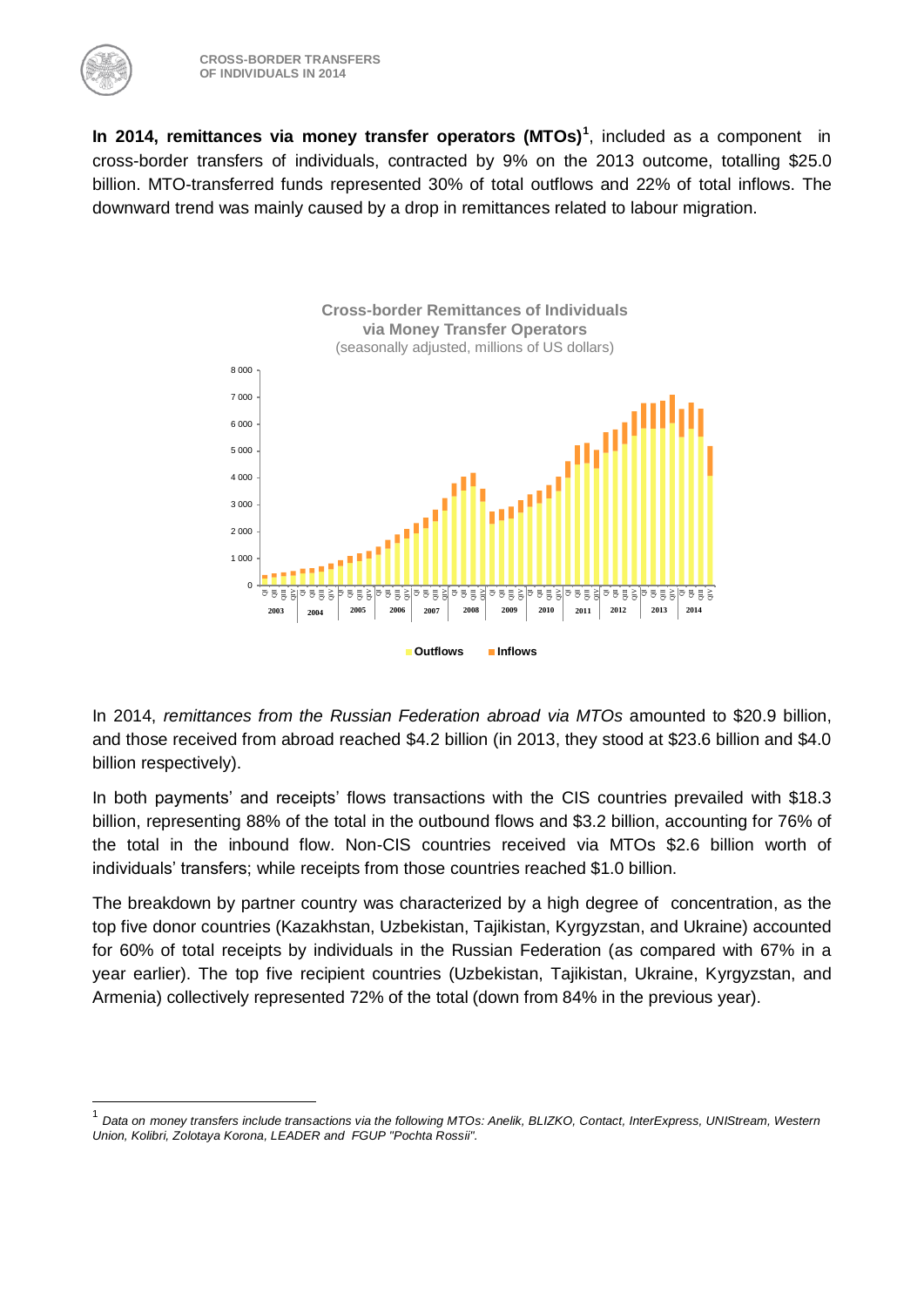| Remittances from<br>Russia | <b>Millions</b><br>of US<br>dollars | Share,<br>% | Remittances to<br>Russia | Millions of<br>US dollars | Share,<br>% |
|----------------------------|-------------------------------------|-------------|--------------------------|---------------------------|-------------|
| <b>Total</b>               | 20 856                              | 100         | Total                    | 4 174                     | 100         |
| <b>UZBEKISTAN</b>          | 5 5 8 1                             | 27          | <b>KAZAKHSTAN</b>        | 676                       | 16          |
| <b>TAJIKISTAN</b>          | 3831                                | 18          | <b>UZBEKISTAN</b>        | 658                       | 16          |
| <b>UKRAINE</b>             | 2 247                               | 11          | <b>TAJIKISTAN</b>        | 467                       | 11          |
| <b>KYRGYZSTAN</b>          | 2026                                | 10          | <b>KYRGYZSTAN</b>        | 388                       | 9           |
| <b>ARMENIA</b>             | 1416                                |             | <b>UKRAINE</b>           | 319                       | 8           |
| <b>AZERBAIJAN</b>          | 1 221                               | 6           | <b>ARMENIA</b>           | 195                       | 5           |
| <b>MOLDOVA</b>             | 1 215                               | 6           | <b>AZERBAIJAN</b>        | 188                       | 5           |
| <b>CHINA</b>               | 824                                 | 4           | <b>MOLDOVA</b>           | 117                       | 3           |
| <b>GEORGIA</b>             | 696                                 | 3           | <b>BELARUS</b>           | 114                       | 3           |
| Other countries            | 1 799                               | 9           | Other countries          | 1 052                     | 25          |

## **Remittances via MTOs in 2014 by Country**

The average value of a remittance from Russia diminished from \$487 in 2013 to \$434 in 2014. The average amount of a remittance in favour of individuals in Russia also went down from \$876 in 2013 to \$843 in 2014. The average amount of a remittance to non-CIS destinations maintained its twofold dominance over the average remittance to the CIS with the former equivalent to \$933 versus the size of the latter equivalent to \$404. At the same time, the average amount received from the CIS was 1.5-times larger than that from non-CIS countries (\$934 as compared with \$644, respectively).

|                                      | 2013 | 2014       |
|--------------------------------------|------|------------|
| <b>Total remittances from Russia</b> |      |            |
| (US dollars)                         | 487  | <u>434</u> |
| to non-CIS countries                 | 929  | 933        |
| to CIS countries                     | 458  | 404        |
| Total remittances to Russia          |      |            |
| (US dollars)                         | 876  | <u>843</u> |
| from non-CIS countries               | 664  | 644        |
| from CIS countries                   | 984  | 934        |

High levels of competition among MTOs, coupled with relatively low costs related to money recipients' identification in the CIS, were key to sustaining a downward trend in transaction fees' tariffs. According to Bank of Russia's estimate, the average fee charged for a transfer of funds abroad was in 2014 at a minimum level for the entire period of observation declining to just 1.4% of the remittance amount. Correspondingly, for the average remittance from Russia (valued at \$434) an average commission charge was equivalent to \$6. The level of commissions charged by MTOs for their services in the Russian Federation was the lowest among the G20 countries.